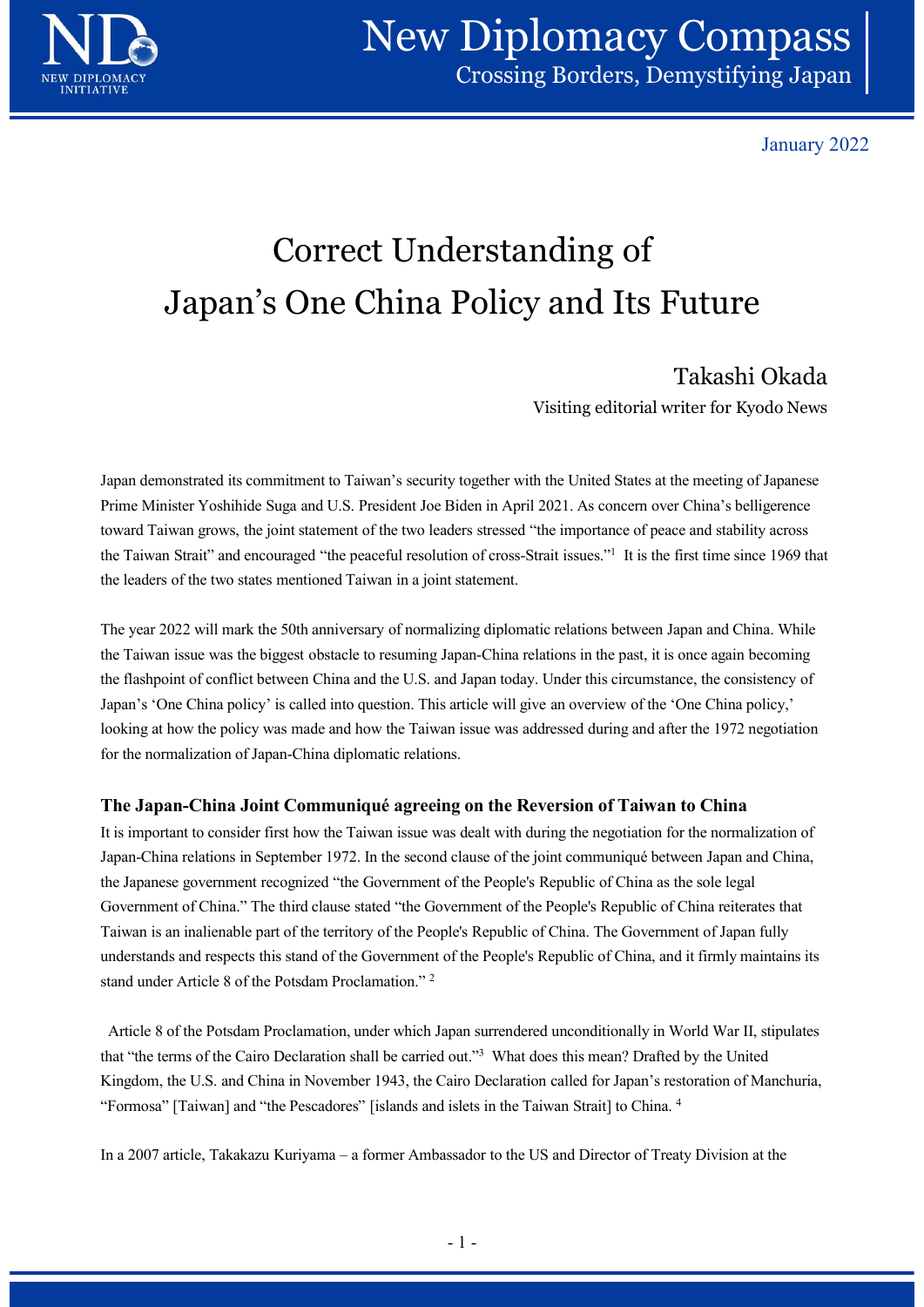

Ministry of Foreign Affairs in the 1972 negotiations with China – notes that Japan's reference to Article 8 of the<br>
Ministry of Foreign Affairs in the 1972 negotiations with China – notes that Japan's reference to Article Potsdam Proclamation states that it agreed to restore Taiwan to the People's Republic of China.5

According to Kuriyama, China initially was not satisfied with the phrase, "The Government of Japan fully understands and respects this stand of the Government of the People's Republic of China" on the draft joint communiqué and therefore Japan added specific reference to Article 8 of the Potsdam Proclamation. Chinese **Premier Chou En-lai understood the connotation of the language and accepted to Freence to Article 8 of the Potsdam Proclamation states that it agreed to restore Taiwan to the People's Republic of China.<sup>5</sup><br>According to Ku** 'Two Chinas' or 'One China, One Taiwan' position.

The joint communiqué demonstrated a change in Japan's position on Taiwan. In the Treaty of Peace of 1951, Japan renounced sovereignty over Taiwan but since neither the Republic of China nor the People's Republic of China were parties to the treaty, neither was declared a beneficiary of the Japanese renouncement. During the 1972 negotiation, however, Japan changed its stance to recognizing the restoration of Taiwan to China. derstands and respects thus stand of the Government of the Peoples Kepublic of Umars' on the child point<br>nominaiqué and therefore Japan added specific reference to Article 8 of the Potsdam Proclamation. Chinese<br>emier Chou Premier Chou En-lai understood the connolation of the language and accepted the revised draft which rejects a<br>
"Two Chinas" or "One China, One Taiwan" position. On Taiwan. In the Treaty of Peace of 1951, Japan<br>
The joint c

#### Remarks on Taiwan in U.S.-Japan 2+2 Meetings

A half-century later, the Japan-U.S. joint leaders' statement issued at the meeting in April 2021 clearly demonstrated a change in the nature of the Japan-U.S. alliance. The issue of Taiwan was raised for the first time since the normalization of Japan-China relations. The change is based on the premise that the next Taiwan crisis, which would be triggered by China's use of force, is imminent.

was held by the Japanese Minister for Foreign Affairs and Minister of Defense and U.S. Secretary of State and history, the committee has noted China and Taiwan only twice.

The first remark was made in the joint statement of the Japan-U.S. Security Consultative Committee, which convened under the administration of George W. Bush, Jr. in Washington D.C. on February 19, 2005. As common strategic objectives, the two countries sought to "develop a cooperative relationship with China, welcoming the country to play a responsible and constructive role regionally as well as globally" and to "encourage the peaceful resolution of issues concerning the Taiwan Strait through dialogue."6 since the normalization of Japan-China relations. The change is based on the premise that the rext Taiwan crisis,<br>which would be triggered by China's use of force, is imminent.<br>Hefore the meeting, the Japan-U.S. Security

The other remark is found in the Japan-U.S. 2+2 meeting on June 21, 2011. Japan and the U.S. updated the common strategic objectives. Since relations between China and Taiwan improved under the Ma Ying-jeou [we] encourage the peaceful resolution of cross-Strait issues through dialogue."7 mally as well as globally" and to "encourage the peaceful<br>th dialogue."<sup>6</sup><br>g on June 21, 2011. Japan and the U.S. updated the<br>hina and Taiwan improved under the Ma Ying-jeou<br>ing the progress to date in improving cross-Stra

The Chinese Ministry of Foreign Affairs criticized both statements with a deliberate tone. In contrast, China's reaction to the remark on the Taiwan issue at the 2+2 meeting in March 2021 was intense. The Chinese Foreign Ministry spokesperson accused Japan of being a U.S. dependent state attempting to collapse China-Japan relations.<sup>8</sup>

#### Japan's Two Contradictory Legal Systems

Since independence under the 1952 Treaty of Peace (the San Francisco Peace Treaty), Japan is governed by two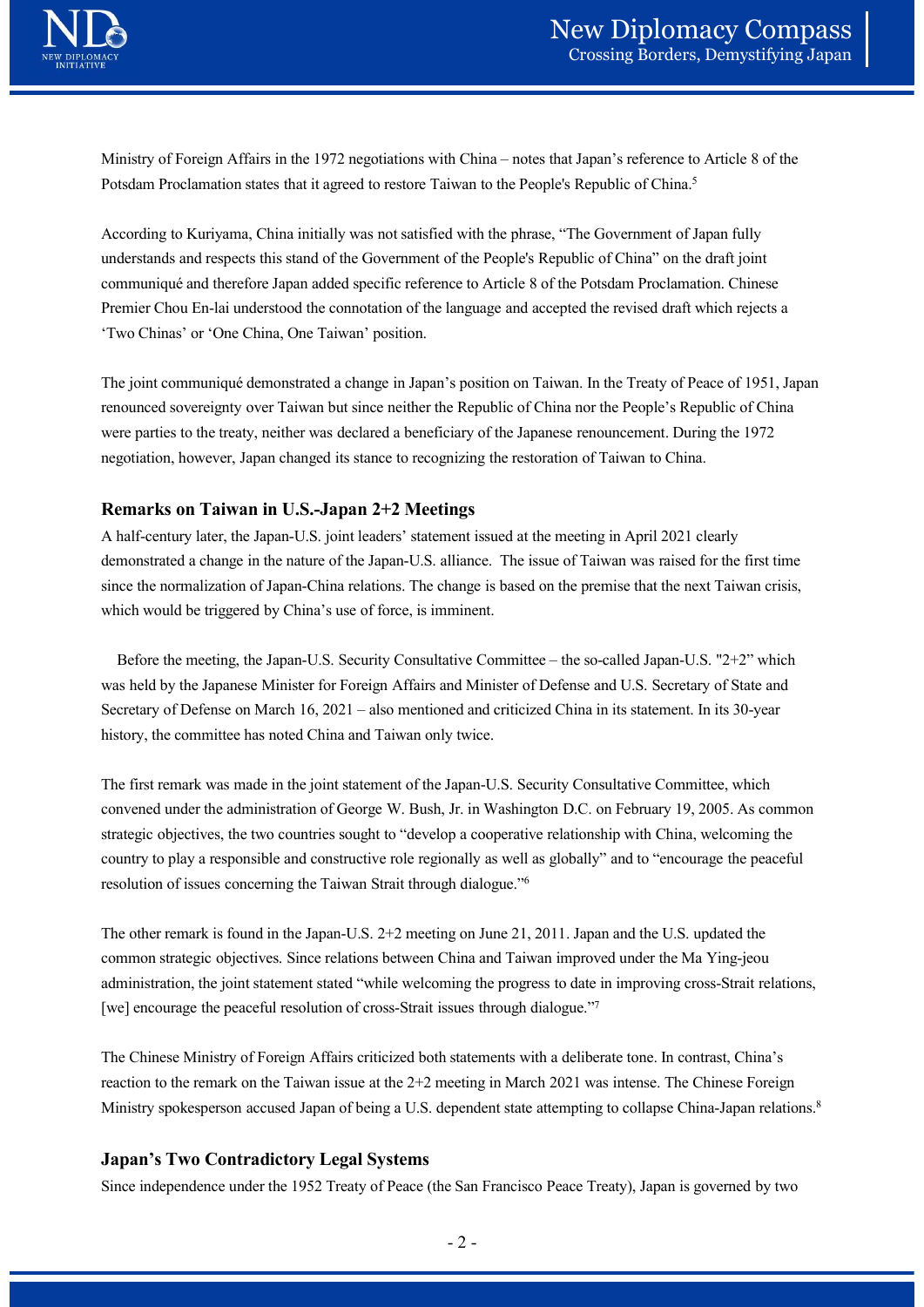

contradictory legal systems: the Constitution and the Treaty of Mutual Cooperation and Security between Japan and the United States. The Constitution renounces war and promotes international peace without threat or use of force.<sup>9</sup> In contrast, the Japan-U.S. Security Treaty centers the Japan-U.S. alliance on diplomacy and security and allows for the use of force, if necessary, for purposes of maintaining international peace. Expansive different metallical systems the Constitution and the Treaty of Mutual Cooperation and Security between Japana and<br>the United States. The Constitution renounces war and promotes international peace without threat

The Japanese political left supported the Constitution whereas the right adhered to the Treaty until Japan's rapid economic development ended and the bubble economy collapsed in the 1990s. Despite the political disputes between the left and right, there was no objection to expanding the economic pie. Therefore, even though the two legal systems contradicted each other in terms of the use of force, they were able to coexist. **Crossing Borders, 1**<br> **Crossing Borders, The Constitution and the Treaty of Mutual Cooperation and Security b<br>
the United States. The Constitution renounces war and promotes international peace without threat<br>
In contrast** 

In the 21st century, Japan's decline has continued, while China has risen politically and economically. The

Facing North Korea's growing nuclear and military power in the 1990s, and the Third Taiwan Strait Crisis and China's expanding military in the mid-1990s, Japan's right advocating the Japan-U.S. Security Treaty came to have more power, while the left protecting the Constitution rapidly lost its voice.

Since the legislation of peace and security took effect in 2016, the political influence of those protecting the Constitution has further weakened. Because of this transition, Japanese public opinion has swung to the right. Concern over threats from China dominates public opinion. Taiwan continues to resist China's increasing pressure for reunification. The Japanese view Taiwan with empathy and sympathy, as a partner who shares the values of democracy, freedom, and human rights. As a result, the Japanese media and the public have forgotten Japan's basic Chinese policy, 'the One China' policy, and nothing has been done to attenuate the emotional commitment to Taiwan.

Due to the democratization of Taiwan, some military personnel consider Taiwan's security crisis as Japan's as well and as a result there are voices calling for a review of the 'One China policy.' Under these circumstances, it is important to look at why Japan approved and supported the Republic of China under the dictatorship of the Kuomintang (KMT). Would Japan support Taiwan, if it were an autocracy? The answer is no. Taiwan is significant to Japan and the U.S. because it is a useful geopolitical card to contain China. That is the immutable 'logic of nation state' for the two countries since the Cold War. It is reasonable to understand 'democracy' works as a decoration to develop the value-based diplomacy in their favor in the Taiwan context. the Republic of China under the dictatorship of the<br>were an autocracy? The answer is no. Taiwan is significant<br>card to contain China. That is the immutable 'logic of nation<br>sonable to understand 'democracy' works as a deco

In this situation, Japan's reconsideration of its One China policy is unlikely to gain majority support. Nonetheless, as the 50th anniversary of normalizing Japan-China relations approaches, China will press Japan to commit to the One China policy and debate over the policy will probably be active in Japan because of pressure from China.

#### Diplomatic Efforts toward Strategic Autonomy

The Chinese policy under the Biden administration employs the dichotomy of 'democracy or autocracy' and asks the world to choose either one. The dichotomy, however, leads to a pitfall: the dichotomy of the U.S. or China. The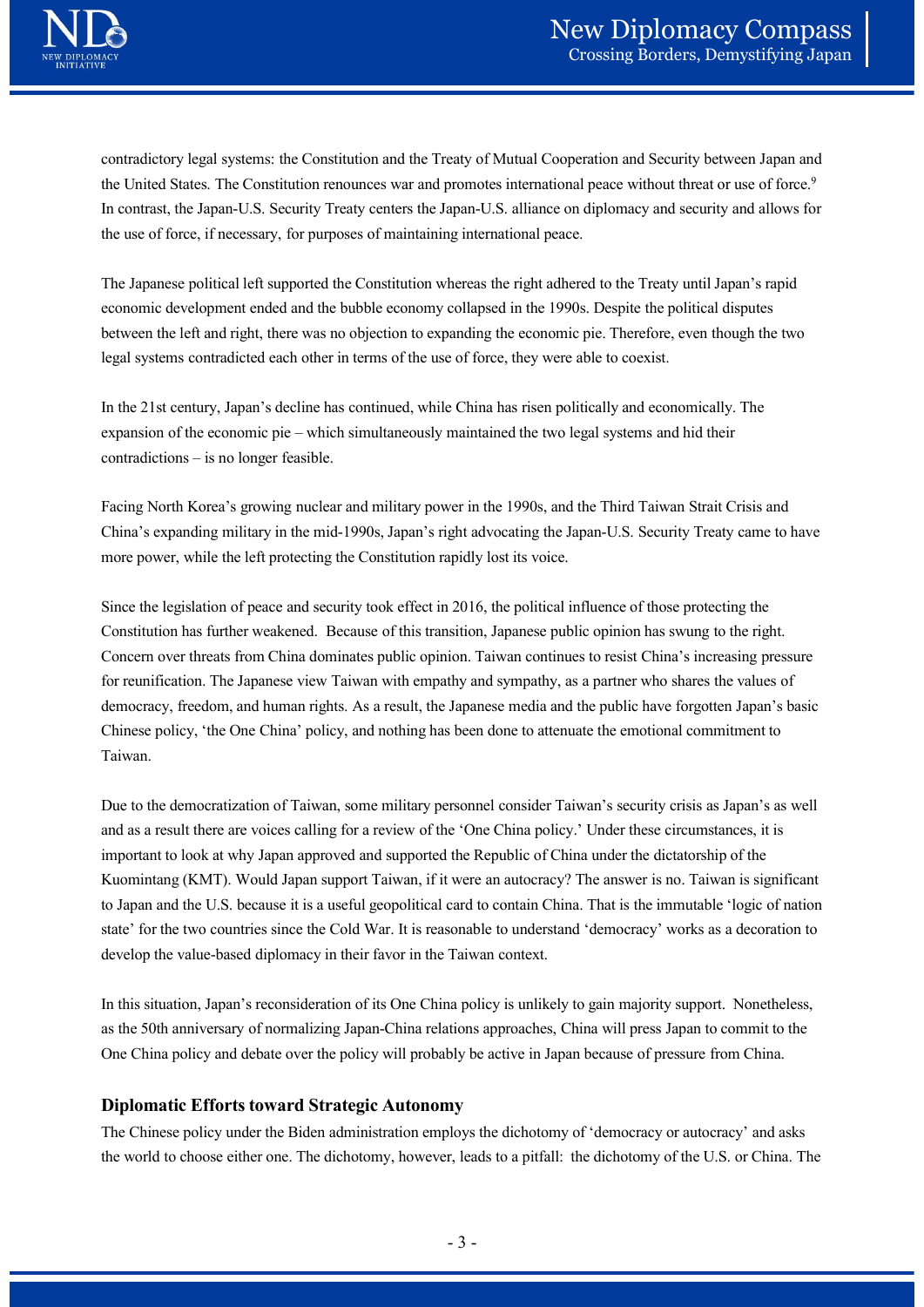

New Diplomacy Compass<br>
Crossing Borders, Demystifying Japan<br>
either-or question is the wrong approach in international politics which is by definition composed of complex<br>
interdependence.<br>
China does not suggest its devel interdependence.

China does not suggest its developing model as 'China Standard.' Many countries do not like to choose between the U.S. or China. Principles of democracy, including freedom of speech and expression, human rights, and the rule of law, are significant values, but there are no absolute definitions of these principles nor a scale to measure them by. These principles are not universal.

A governance system reflects a nation's cultural characteristics such as its vision, history, customs, social system, language, and religion. Neither democracy nor autocracy is uniform. They are diverse.

The Chinese policy under the Biden administration will lead to strife whereas diplomacy will control confrontation and promote cooperation through bilateral dialogue. Although President Biden strategically takes the 'anti-China' policy that is rarely opposed, in order to bridge the divide and rift in U.S. society, it will eventually falter. President Biden should return to the normal trajectory of diplomacy with dialogue between top leaders.

either-or question is the wrong approach in international politics which is by definition composed of complex<br>interdependence.<br>
China does not suggest its developing model as 'China Standard.' Many countries do not like to interdependence.<br>
China does not suggest its developing model as 'China Standard.' Many countries do not like to choose between the<br>
U.S. or China. Principles of democracy, including freedom of speech and expression, human China,' preferring to pursue strategic autonomy or hedging strategy. On the other hand, the Suga administration has China does not suggest its developing model as "China Standard," Many countries do not like to choose between the<br>
U.S. or China. Principles of democracy, including freedom of speech and expression, human rights, and the n U.S. or China. Principles of democracy, including freedom of speech and expression, human rights, and the rule of<br>law, are significant values, but there are no absolute definitions of these principles nor a scale to measur 'Japan-US Security as the key pillar'. The Suga administration is not actively pursuing crucial diplomacy with China. Rather than incline towards the Biden administration's stance, Japan should engage in dialogue with China and resume talks with President Xi Jinping which was postponed by the Abe administration inviting him as a state The Chinese policy under the Biden administration will lead to strife whereas diplomacy will control confrontation<br>and promote cooperation through bilateral dialogue. Although President Biden strategically takes the 'anti-

PARTNERSHIP FOR A NEW ERA, April 16, 2021 (accessed July 25, 2021); available from https://www.whitehouse.gov/briefing-room/statements-releases/2021/04/16/u-s-japan-joint-leaders-statement-u-s-japanglobal-partnership-for-a-new-era/ Exame Nature Towards and Releases (S. 2021) and March 2, square Mondai of the Absolution inviting him as a state<br>and resume talks with President Xi Jinping which was postponed by the Abe administration inviting him as a st unt resume tanks what riestatent extramping winten was prosponsed by the summission inviting min as a same<br>guest.<br>
White House, Statement and Releases, U.S. - Japan Joint Leaders' Statement: "U.S. — JAPAN GLOBAL<br>
PARTNERS guest.<br>
White House, Statement and Releases, U.S.- Japan Joint Leaders' Statement: "U.S. – JAPAN GLOBAL<br>
PARTNERSHIP FOR A NEW ERA, April 16, 2021 (accessed July 25, 2021); available from<br>
https://www.whitehause.gov/brie

<sup>3</sup> National Graduate Institute for Policy Studies (GRIPS), The world and Japan, Potsdam Declaration (Proclamation Defining Terms For Japanese Surrender), July 26, 1945 (accessed July 25, 2021); available from https://worldjpn.grips.ac.jp/documents/texts/docs/19450726.D1E.html

<sup>2</sup> National Graduate Institute for Policy Studies (GRIPS), The world and Japan, Joint Communique of the Government of Japan and the Government of the People's Republic of China, September 29, 1972 (accessed July 25, 2021); available from https://worldjpn.grips.ac.jp/documents/texts/docs/19720929.D1E.html

<sup>4</sup> National Graduate Institute for Policy Studies (GRIPS), The world and Japan, The Cairo Declaration, November 27, 1943 (accessed July 25, 2021); available from https://worldjpn.grips.ac.jp/documents/texts/docs/19431127.D1E.html

PARTNERSHIIP FOR A NEW ERA, April 16, 2021 (accessed July 25, 2021); available from<br>https://www.whitehouse.gov/briefing-room/statements-releases/2021/04/16/u-s-japan-joint-leaders-statement-u-s-japan-<br>globsl-partnership-f